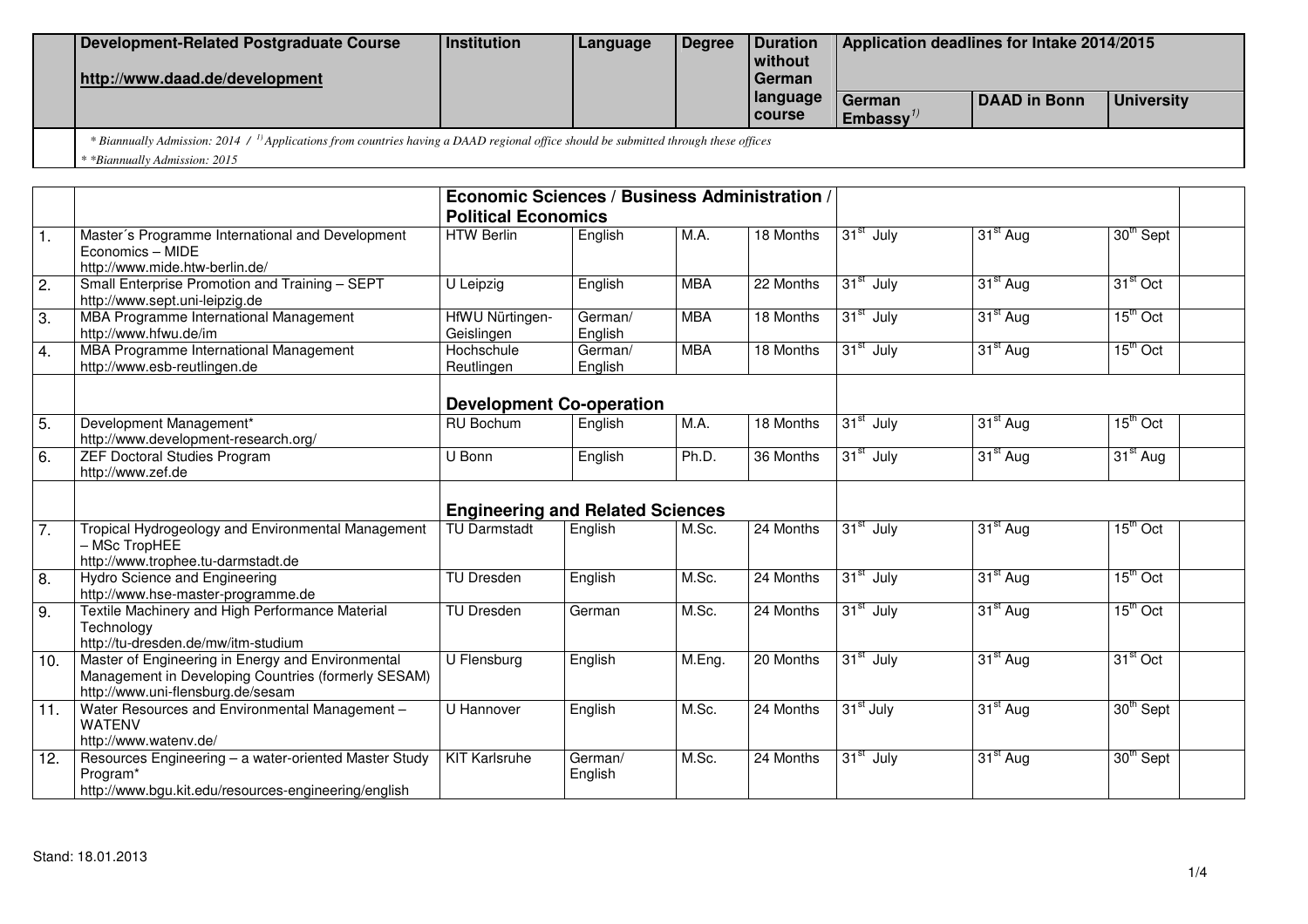| Development-Related Postgraduate Course<br>http://www.daad.de/development                                                                                                   | Institution | Language | Degree | Duration<br>without<br>l German | Application deadlines for Intake 2014/2015 |              |                   |  |  |
|-----------------------------------------------------------------------------------------------------------------------------------------------------------------------------|-------------|----------|--------|---------------------------------|--------------------------------------------|--------------|-------------------|--|--|
|                                                                                                                                                                             |             |          |        | language<br>l course            | German<br>Embassy $''$                     | DAAD in Bonn | <b>University</b> |  |  |
| * Biannually Admission: 2014 / $\mu$ Applications from countries having a DAAD regional office should be submitted through these offices<br>* *Biannually Admission: 2015 * |             |          |        |                                 |                                            |              |                   |  |  |

|                 |                                                                                                                                                                                                                 | <b>Engineering and Related Sciences</b>   |                    |       |                        |                       |                      |                       |
|-----------------|-----------------------------------------------------------------------------------------------------------------------------------------------------------------------------------------------------------------|-------------------------------------------|--------------------|-------|------------------------|-----------------------|----------------------|-----------------------|
| 13.             | Technology and Resource Management in the Tropics<br>and Subtropics<br>http://www.tt.fh-koeln.de                                                                                                                | FH Köln                                   | German/<br>English | M.Sc. | 24 Months              | $31st$ July           | 31 <sup>st</sup> Aug | $15th$ Oct            |
| 14.             | Postgraduate Programme Renewable Energy<br>http://www.ppre.de                                                                                                                                                   | U Oldenburg                               | English            | M.Sc. | 18 Months              | 31 <sup>st</sup> July | 31 <sup>st</sup> Aug | $15th$ Oct            |
| 15.             | Photogrammetry and Geoinformatics<br>http://www.fht-stuttgart.de                                                                                                                                                | Hochschule f.<br><b>Technik Stuttgart</b> | English            | M.Sc. | 18 Months              | 31 <sup>st</sup> July | 31 <sup>st</sup> Aug | $15th$ Oct            |
| 16.             | Master's Programme Infrastructure Planning<br>http://www.mip.uni-stuttgart.de                                                                                                                                   | U Stuttgart                               | English            | M.Sc. | 24 Months              | 31 <sup>st</sup> July | 31 <sup>st</sup> Aug | 30 <sup>th</sup> Sept |
| 17.             | Systems Engineering & Engineering Management<br>http://www.campus-soest.de                                                                                                                                      | FH Südwestfalen<br>Soest                  | English            | M.Sc. | 18 Months              | 31 <sup>st</sup> July | $31st$ Aug           | $15^{\text{th}}$ Oct  |
| 18.             | Natural Hazards and Risks in Structural Engineering -<br><b>NHRE</b><br>http://www.uni-weimar.de/de/bauingenieurwesen/<br>studium/master-studiengaenge/natural-hazards-and-<br>risks-in-structural-engineering/ | <b>BHU Weimar</b>                         | English            | M.Sc. | 24 Months              | 31 <sup>st</sup> July | 31 <sup>st</sup> Aug | $15th$ Oct            |
|                 |                                                                                                                                                                                                                 | <b>Mathematics</b>                        |                    |       |                        |                       |                      |                       |
| 19.             | PhD Programme "Mathematics in Industry and<br>Commerce" - MIC<br>http://www.mathematik.uni-kl.de/MIC                                                                                                            | TU Kaiserslautern                         | English            | Ph.D. | 36 Months              | 31 <sup>st</sup> July | $31st$ Aug           | 15 <sup>th</sup> Jan  |
|                 |                                                                                                                                                                                                                 | <b>Regional Planning</b>                  |                    |       |                        |                       |                      |                       |
| 20.             | Urban Management - UM<br>http://www.urbanmanagement.tu-berlin.de                                                                                                                                                | <b>TU Berlin</b>                          | English            | M.Sc. | $\overline{18}$ Months | 31 <sup>st</sup> July | 31 <sup>st</sup> Aug | $30th$ Sept           |
| 21.             | SPRING - Regional Development Planning and<br>Management<br>http://www.spring-master.net                                                                                                                        | <b>TU Dortmund</b>                        | English            | M.Sc. | 24 Months              | 31 <sup>st</sup> July | 31 <sup>st</sup> Aug | $15th$ Oct            |
| $\overline{22}$ | Regional Science / Spatial Planning<br>http://www.ifr.kit.edu                                                                                                                                                   | <b>KIT</b> Karlsruhe                      | German             | M.Sc. | 24 Months              | $31st$ July           | 31 <sup>st</sup> Aug | $15th$ Oct            |
| 23.             | Land Management and Land Tenure<br>http://www.landmanagement-master.de                                                                                                                                          | TU München                                | English            | M.Sc. | 18 Months              | 31 <sup>st</sup> July | 31 <sup>st</sup> Aug | 31 <sup>st</sup> Oct  |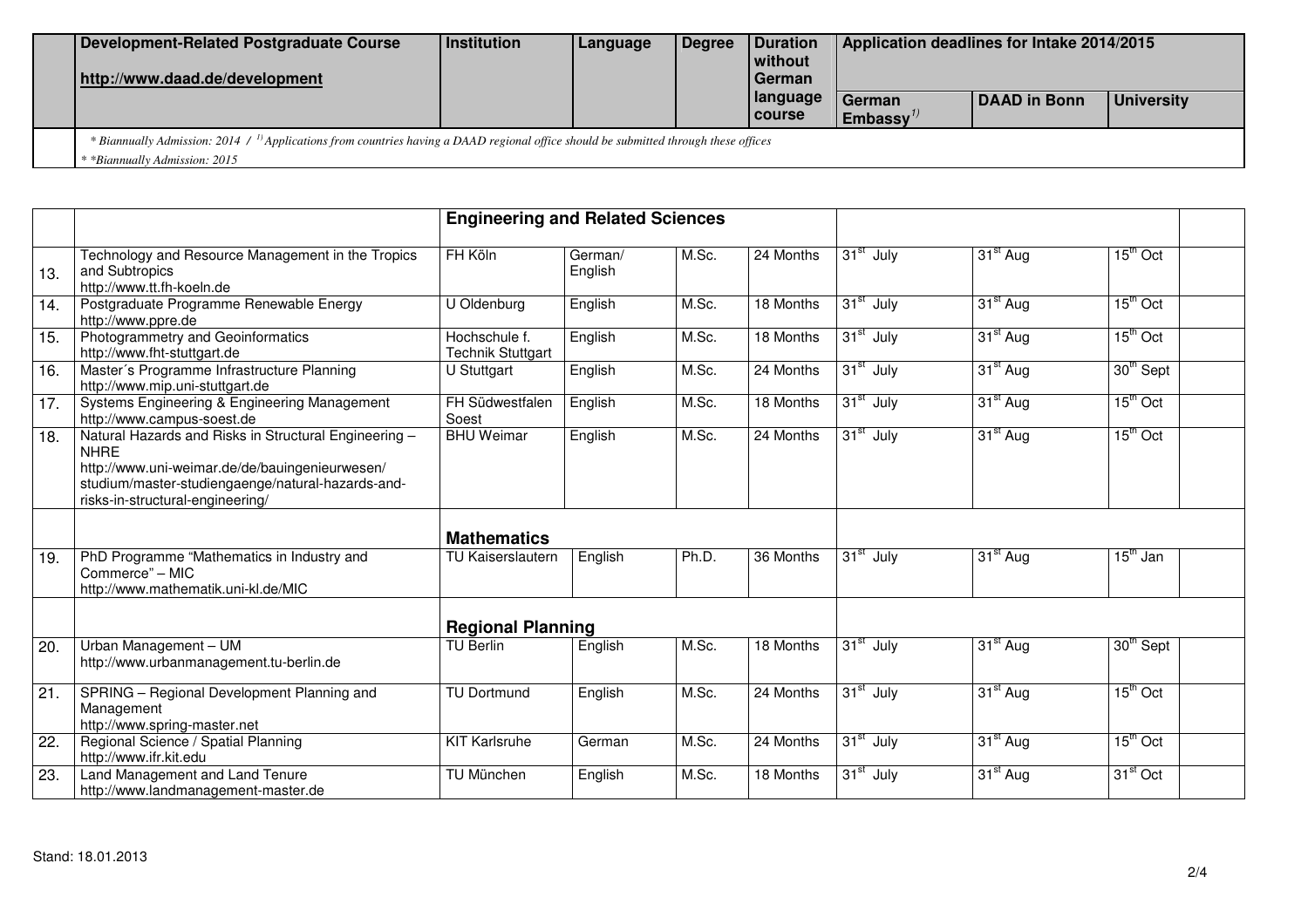| Development-Related Postgraduate Course<br>http://www.daad.de/development                                                                                                                   | Institution | Language | Degree | <b>Duration</b><br>without<br>l German | Application deadlines for Intake 2014/2015 |              |            |  |  |
|---------------------------------------------------------------------------------------------------------------------------------------------------------------------------------------------|-------------|----------|--------|----------------------------------------|--------------------------------------------|--------------|------------|--|--|
|                                                                                                                                                                                             |             |          |        | language<br>I course                   | German<br>$\sf I$ Embassv $''$             | DAAD in Bonn | University |  |  |
| <sup>8</sup> Biannually Admission: 2014 / <sup>1</sup> ) Applications from countries having a DAAD regional office should be submitted through these offices<br>*Biannually Admission: 2015 |             |          |        |                                        |                                            |              |            |  |  |

|                   |                                                                                                                                                                    | <b>Agricultural and Forest Sciences</b> |                     |                              |             |                       |                      |                      |
|-------------------|--------------------------------------------------------------------------------------------------------------------------------------------------------------------|-----------------------------------------|---------------------|------------------------------|-------------|-----------------------|----------------------|----------------------|
| $\overline{24}$ . | Agricultural Sciences and Resource Management in the<br>Tropics and Subtropics - ARTS<br>http://www.arts.uni-bonn.de                                               | U Bonn                                  | English             | M.Sc.                        | 24 Months   | $31st$ July           | 31 <sup>st</sup> Aug | 31 <sup>st</sup> Oct |
| 25.               | <b>Tropical Forestry</b><br>http://www.forst.tu-dresden.de/Inter                                                                                                   | <b>TU Dresden</b>                       | English             | M.Sc.                        | 24 Months   | 31 <sup>st</sup> July | 31 <sup>st</sup> Aug | 30th Oct             |
| 26.               | Agricultural Economics and Rural Development (Doctoral<br>Studies) $1$<br>http://www.uni-hohenheim.de/490c<br>http://www.uni-giessen.de/Regionalplan/daad/daad.htm | U Gießen/<br>U Hohenheim                | English             | Ph.D. $/$<br>Dr. sc.<br>agr. | 36 Months   | 31 <sup>st</sup> July | 31 <sup>st</sup> Aug | $1th$ Dec            |
| $\overline{27}$ . | Agricultural Economics - AgEcon<br>http://www.uni-hohenheim.de/agecon/                                                                                             | U Hohenheim                             | English             | M.Sc.                        | 24 Months   | 31 <sup>st</sup> July | 31 <sup>st</sup> Aug | $1st$ Dec            |
| 28.               | International Agribusiness and Rural Development -<br><b>IARD</b><br>http://www.iard.uni-goettingen.de/de/136089.html                                              | U Göttingen                             | English/<br>Spanish | M.Sc.                        | $24$ Months | 31 <sup>st</sup> July | 31 <sup>st</sup> Aug | $15th$ Aug           |
| 29.               | Tropical and International Forestry<br>http://www.uni-goettingen.de/tif                                                                                            | U Göttingen                             | English             | M.Sc.                        | 24 Months   | 31 <sup>st</sup> July | 31 <sup>st</sup> Aug | $15th$ Oct           |
| 30.               | Master of Science in International Horticulture<br>http://www.hort.uni-hannover.de                                                                                 | U Hannover                              | English             | M.Sc.                        | 24 Months   | 31 <sup>st</sup> July | 31 <sup>st</sup> Aug | $15th$ Oct           |
|                   |                                                                                                                                                                    | <b>Environmental Sciences</b>           |                     |                              |             |                       |                      |                      |
| 31.               | International Studies in Aquatic Tropical Ecology -<br><b>ISATEC</b><br>http://www.isatec.uni-bremen.de                                                            | U Bremen                                | English             | M.Sc.                        | 24 Months   | 31 <sup>st</sup> July | 31 <sup>st</sup> Aug | 31 <sup>th</sup> Aug |
| 32.               | Environmental Governance - MEG<br>http://www.meg.uni-freiburg.de                                                                                                   | U Freiburg                              | English             | M.Sc.                        | $24$ Months | $31st$ July           | 31 <sup>st</sup> Aug | $15th$ Oct           |
|                   |                                                                                                                                                                    | <b>Medicine / Public Health</b>         |                     |                              |             |                       |                      |                      |
| 33.               | Master of Science in International Health - MIH<br>http://www.internationalhealth.de                                                                               | Charité -<br>Univ.-Med. Berlin          | English             | MScIH.                       | 12 Months   | 31 <sup>st</sup> July | 31 <sup>st</sup> Aug | $15th$ Oct           |
| 34.               | Health and Society: Gender and Diversity Studies<br>http://bsph.charite.de/studium/health and society gende<br>r and diversity studies/                            | Charité -<br>Univ.-Med. Berlin          | English             | MScPH.                       | 12 Months   | 31 <sup>st</sup> July | 31 <sup>st</sup> Aug | $15th$ Oct           |
| $\overline{35}$   | Master of Science in International Health<br>http://www.ukl-hd.de/ph/MSCIH                                                                                         | U Heidelberg                            | English             | MScIH.                       | 12 Months   | 31 <sup>st</sup> July | $31st$ Aug           | $15th$ Oct           |